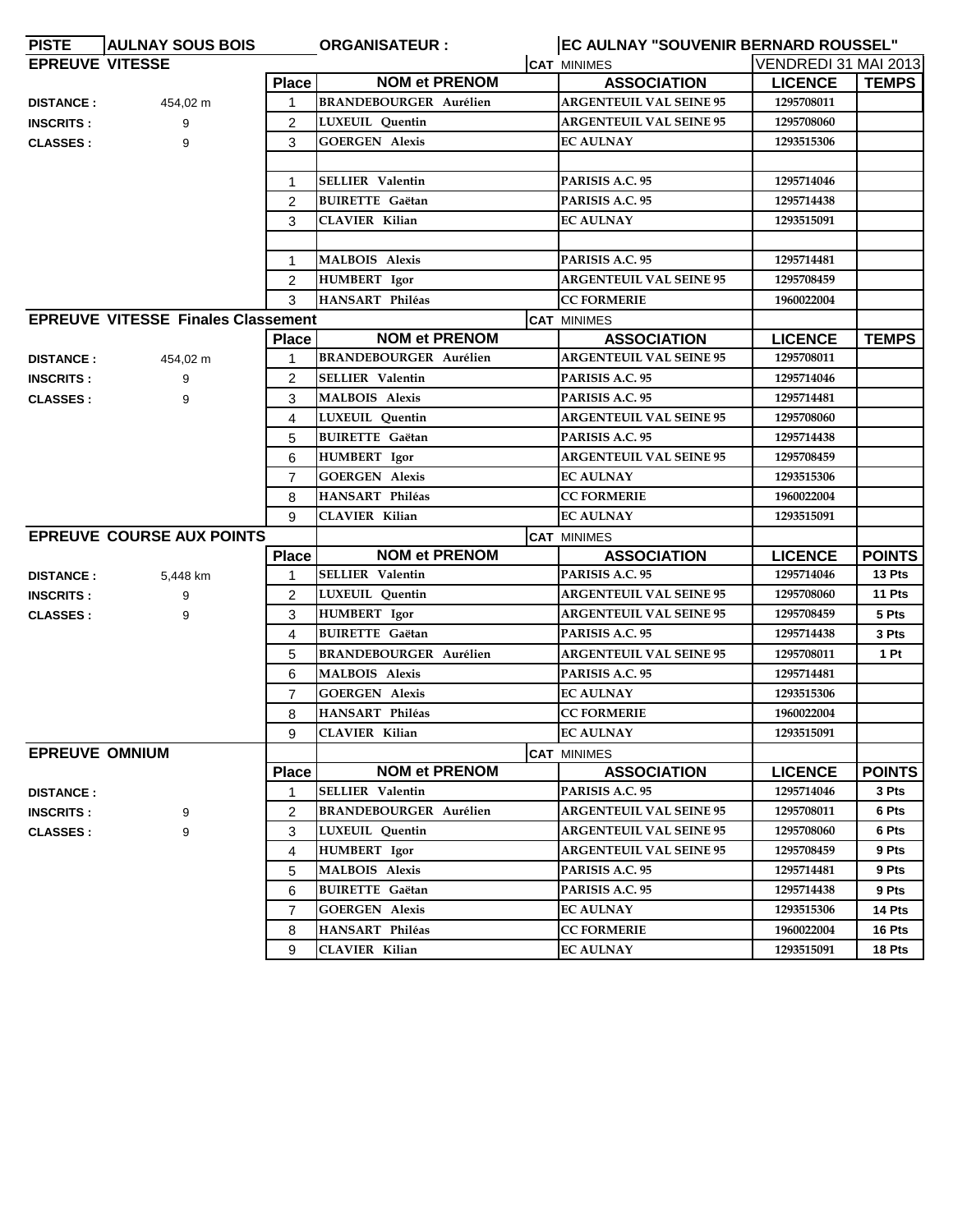|                       | <b>EPREUVE VITESSE Séries</b>             |                | CAT CADETS                         |                                |                |               |
|-----------------------|-------------------------------------------|----------------|------------------------------------|--------------------------------|----------------|---------------|
|                       |                                           | <b>Place</b>   | <b>NOM et PRENOM</b>               | <b>ASSOCIATION</b>             | <b>LICENCE</b> | <b>TEMPS</b>  |
| <b>DISTANCE:</b>      | 454,02 m                                  | 1              | <b>VIENNE Maxime</b>               | <b>ARGENTEUIL VAL SEINE 95</b> | 1295708349     |               |
| <b>INSCRITS:</b>      | 13                                        | $\overline{2}$ | <b>COOLSAET Quentin</b>            | PARISIS A.C. 95                | 1295714387     |               |
| <b>CLASSES:</b>       | 8                                         | 3              | LEHOUX Natan                       | PARISIS A.C. 95                | 1295714515     |               |
|                       |                                           | 4              | <b>BONNIN</b> Benoît               | PARISIS A.C. 95                | 1295714034     |               |
|                       |                                           |                |                                    |                                |                |               |
|                       |                                           | 1              | <b>DEMAY Louis</b>                 | PARISIS A.C. 95                | 1295714201     |               |
|                       |                                           | $\overline{2}$ | PARMEGGIANI Enzo                   | PARISIS A.C. 95                | 1295714017     |               |
|                       |                                           | 3              | PADIEU Alexandre                   | PARISIS A.C. 95                | 1295714385     |               |
|                       |                                           | 4              | <b>AGGAR BLOQUERT Marc Antoine</b> | <b>ARGENTEUIL VAL SEINE 95</b> | 1295708435     |               |
|                       | <b>EPREUVE VITESSE Finales Classement</b> |                |                                    | <b>CAT CADETS</b>              |                |               |
|                       |                                           | <b>Place</b>   | <b>NOM et PRENOM</b>               | <b>ASSOCIATION</b>             | <b>LICENCE</b> | <b>TEMPS</b>  |
| <b>DISTANCE:</b>      | 454,02 m                                  | 1              | <b>VIENNE</b> Maxime               | <b>ARGENTEUIL VAL SEINE 95</b> | 1295708349     |               |
| <b>INSCRITS:</b>      | 13                                        | $\overline{2}$ | <b>DEMAY Louis</b>                 | PARISIS A.C. 95                | 1295714201     |               |
| <b>CLASSES:</b>       | 8                                         | 3              | <b>COOLSAET</b> Quentin            | PARISIS A.C. 95                | 1295714387     |               |
|                       |                                           | 4              | PARMEGGIANI Enzo                   | PARISIS A.C. 95                | 1295714017     |               |
|                       |                                           | 5              | PADIEU Alexandre                   | PARISIS A.C. 95                | 1295714385     |               |
|                       |                                           | 6              | LEHOUX Natan                       | PARISIS A.C. 95                | 1295714515     |               |
|                       |                                           | $\overline{7}$ | <b>BONNIN</b> Benoît               | PARISIS A.C. 95                | 1295714034     |               |
|                       |                                           | 8              | <b>AGGAR BLOQUERT Marc Antoine</b> | <b>ARGENTEUIL VAL SEINE 95</b> | 1295708435     |               |
|                       | <b>EPREUVE COURSE AUX POINTS</b>          |                |                                    | <b>CAT CADETS</b>              |                |               |
|                       |                                           | <b>Place</b>   | <b>NOM et PRENOM</b>               | <b>ASSOCIATION</b>             | <b>LICENCE</b> | <b>POINTS</b> |
| <b>DISTANCE:</b>      | 7,267 km                                  |                | <b>VIENNE Maxime</b>               | <b>ARGENTEUIL VAL SEINE 95</b> | 1295708349     | 20 Pts        |
| <b>INSCRITS:</b>      | 13                                        | 2              | PARMEGGIANI Enzo                   | PARISIS A.C. 95                | 1295714017     | 9 Pts         |
| <b>CLASSES:</b>       | 8                                         | 3              | LEHOUX Natan                       | PARISIS A.C. 95                | 1295714515     | 7 Pts         |
|                       |                                           | 4              | <b>COOLSAET Quentin</b>            | PARISIS A.C. 95                | 1295714387     | 6 Pts         |
|                       |                                           | 5              | <b>AGGAR BLOQUERT Marc Antoine</b> | <b>ARGENTEUIL VAL SEINE 95</b> | 1295708435     | 2 Pts         |
|                       |                                           | 6              | <b>BONNIN</b> Benoît               | PARISIS A.C. 95                | 1295714034     |               |
|                       |                                           | $\overline{7}$ | <b>DEMAY Louis</b>                 | PARISIS A.C. 95                | 1295714201     |               |
|                       |                                           | 8              | PADIEU Alexandre                   | PARISIS A.C. 95                | 1295714385     |               |
|                       | <b>EPREUVE ELIMINATION</b>                |                |                                    | <b>CAT CADETS</b>              |                |               |
|                       |                                           | <b>Place</b>   | <b>NOM et PRENOM</b>               | <b>ASSOCIATION</b>             | <b>LICENCE</b> | <b>TEMPS</b>  |
| <b>DISTANCE:</b>      |                                           | 1              | <b>VIENNE Maxime</b>               | <b>ARGENTEUIL VAL SEINE 95</b> | 1295708349     |               |
| <b>INSCRITS:</b>      | 13                                        | 2              | PARMEGGIANI Enzo                   | PARISIS A.C. 95                | 1295714017     |               |
| <b>CLASSES:</b>       | 8                                         | 3              | <b>DEMAY Louis</b>                 | PARISIS A.C. 95                | 1295714201     |               |
|                       |                                           | 4              | LEHOUX Natan                       | PARISIS A.C. 95                | 1295714515     |               |
|                       |                                           | 5              | <b>BONNIN</b> Benoît               | PARISIS A.C. 95                | 1295714034     |               |
|                       |                                           | 6              | PADIEU Alexandre                   | PARISIS A.C. 95                | 1295714385     |               |
|                       |                                           | $\overline{7}$ | <b>COOLSAET Quentin</b>            | PARISIS A.C. 95                | 1295714387     |               |
|                       |                                           | 8              | <b>AGGAR BLOQUERT Marc Antoine</b> | <b>ARGENTEUIL VAL SEINE 95</b> | 1295708435     |               |
| <b>EPREUVE OMNIUM</b> |                                           |                |                                    | <b>CAT CADETS</b>              |                |               |
|                       |                                           | <b>Place</b>   | <b>NOM et PRENOM</b>               | <b>ASSOCIATION</b>             | <b>LICENCE</b> | <b>POINTS</b> |
| <b>DISTANCE:</b>      |                                           | 1              | <b>VIENNE Maxime</b>               | <b>ARGENTEUIL VAL SEINE 95</b> | 1295708349     | 3 Pts         |
| <b>INSCRITS:</b>      | 13                                        | 2              | PARMEGGIANI Enzo                   | PARISIS A.C. 95                | 1295714017     | 8 Pts         |
| <b>CLASSES:</b>       | 8                                         | 3              | <b>DEMAY Louis</b>                 | PARISIS A.C. 95                | 1295714201     | 12 Pts        |
|                       |                                           | 4              | LEHOUX Natan                       | PARISIS A.C. 95                | 1295714515     | 13 Pts        |
|                       |                                           | 5              | COOLSAET Quentin                   | PARISIS A.C. 95                | 1295714387     | 14 Pts        |
|                       |                                           | 6              | <b>BONNIN</b> Benoît               | PARISIS A.C. 95                | 1295714034     | 18 Pts        |
|                       |                                           | $\overline{7}$ | PADIEU Alexandre                   | PARISIS A.C. 95                | 1295714385     | 19 Pts        |
|                       |                                           | 8              | <b>AGGAR BLOQUERT Marc Antoine</b> | <b>ARGENTEUIL VAL SEINE 95</b> | 1295708435     | 21 Pts        |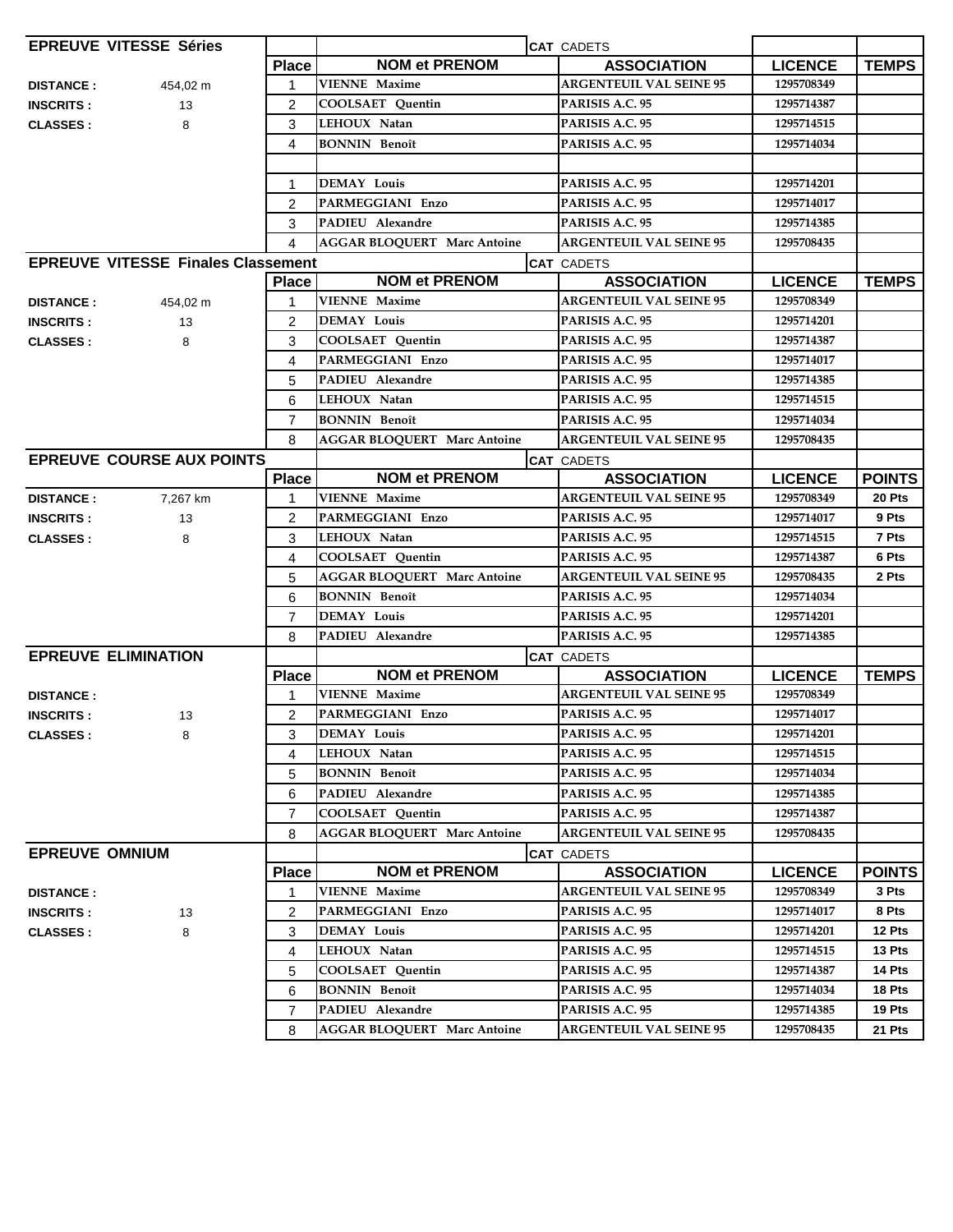|                  | <b>EPREUVE VITESSE Séries</b>             |                |                            | <b>CAT JUNIORS SENIORS</b>     |                |              |
|------------------|-------------------------------------------|----------------|----------------------------|--------------------------------|----------------|--------------|
|                  |                                           | <b>Place</b>   | <b>NOM et PRENOM</b>       | <b>ASSOCIATION</b>             | <b>LICENCE</b> | <b>TEMPS</b> |
| <b>DISTANCE:</b> | 454,02 m                                  | $\mathbf{1}$   | <b>EVENOT Killian</b>      | <b>VCA DU BOURGET</b>          | 1293510092     |              |
| <b>INSCRITS:</b> | 25                                        | $\overline{2}$ | <b>KRUCKEN</b> Chris       | A. SOISY ENGHIEN LA BARRE      | 1295713193     |              |
| <b>CLASSES:</b>  | 22                                        | 3              | DUCHESNE Mickaël           | <b>AS CORBEIL ESSONNES</b>     | 1291302339     |              |
|                  |                                           | 4              | PARISOT Jean Pierre        | <b>AC POMMEUSE BOISSY</b>      | 1277130039     |              |
|                  |                                           |                |                            |                                |                |              |
|                  |                                           | $\mathbf{1}$   | <b>DROLLEE</b> Arnaud      | <b>US CRETEIL</b>              | 1294604150     |              |
|                  |                                           | 2              | THERY Sébastien            | ST DENIS HOTEL CYCLISME        | 1845278027     |              |
|                  |                                           | 3              | <b>NOEL Aurélien</b>       | PARISIS A.C. 95                | 1295714246     |              |
|                  |                                           | 4              | PRUVOT Thomas              | PARISIS A.C. 95                | 1295714030     |              |
|                  |                                           | 5              | PLUMAIN Alexis             | <b>ES GERVAIS LILAS</b>        | 1293516165     |              |
|                  |                                           |                |                            |                                |                |              |
|                  |                                           | $\mathbf 1$    | <b>WASTIAUX Jessy</b>      | <b>ST DENIS HOTEL CYCLISME</b> | 1845278103     |              |
|                  |                                           | 2              | <b>BERTOLDI Emmanuel</b>   | <b>EC AULNAY</b>               | 1293515078     |              |
|                  |                                           | 3              | DERLY Alain                | ES GERVAIS LILAS               | 1293516024     |              |
|                  |                                           | 4              | PREVOST Renald             | PARIS CYCLISTE OLYMPIQUE       | 1275016217     |              |
|                  |                                           | 5              | <b>PARMEGGIANI Patrick</b> | PARISIS A.C. 95                | 1295714050     |              |
|                  |                                           |                |                            |                                |                |              |
|                  |                                           | $\mathbf{1}$   | <b>BENOIST</b> Benjamin    | <b>ST DENIS HOTEL CYCLISME</b> | 1845278144     |              |
|                  |                                           | 2              | <b>LEGON Louis</b>         | <b>RUEIL A.C.</b>              | 1292403007     |              |
|                  |                                           | 3              | <b>LASSAUNIERE Olivier</b> | PARISIS A.C. 95                | 1295714016     |              |
|                  |                                           | 4              | PIERRU Arnaud              | PARISIS A.C. 95                | 1295714108     |              |
|                  |                                           |                |                            |                                |                |              |
|                  |                                           | 1              | <b>AGGAR</b> Ahcen         | <b>ARGENTEUIL VAL SEINE 95</b> | 1295708452     |              |
|                  |                                           | 2              | <b>BENVENUTO</b> Jean Paul | <b>EC VELIZY 78</b>            | 1278216086     |              |
|                  |                                           | 3              | SLUSARSKI Michal           | <b>ES GERVAIS LILAS</b>        | 1293516227     |              |
|                  |                                           | 4              | <b>MERCIER Nicolas</b>     | <b>VC SAVIGNY SUR ORGE</b>     | 1291301154     |              |
|                  | <b>EPREUVE VITESSE Finales Classement</b> |                |                            | <b>CAT JUNIORS SENIORS</b>     |                |              |
|                  |                                           | <b>Place</b>   | <b>NOM et PRENOM</b>       | <b>ASSOCIATION</b>             | <b>LICENCE</b> | <b>TEMPS</b> |
| <b>DISTANCE:</b> | 454,02 m                                  | 1              | <b>EVENOT Killian</b>      | <b>VCA DU BOURGET</b>          | 1293510092     |              |
| <b>INSCRITS:</b> | 25                                        | $\overline{2}$ | <b>DROLLEE</b> Arnaud      | <b>US CRETEIL</b>              | 1294604150     |              |
| <b>CLASSES:</b>  | 22                                        | 3              | <b>AGGAR</b> Ahcen         | <b>ARGENTEUIL VAL SEINE 95</b> | 1295708452     |              |
|                  |                                           | 4              | <b>BENOIST</b> Benjamin    | <b>ST DENIS HOTEL CYCLISME</b> | 1845278144     |              |
|                  |                                           | 5              | <b>WASTIAUX</b> Jessy      | ST DENIS HOTEL CYCLISME        | 1845278103     |              |
|                  |                                           | 6              | THERY Sébastien            | <b>ST DENIS HOTEL CYCLISME</b> | 1845278027     |              |
|                  |                                           | $\overline{7}$ | <b>LEGON Louis</b>         | <b>RUEIL A.C.</b>              | 1292403007     |              |
|                  |                                           | 8              | <b>BENVENUTO</b> Jean Paul | <b>EC VELIZY 78</b>            | 1278216086     |              |
|                  |                                           | 9              | <b>KRUCKEN</b> Chris       | A. SOISY ENGHIEN LA BARRE      | 1295713193     |              |
|                  |                                           | 10             | <b>BERTOLDI Emmanuel</b>   | <b>EC AULNAY</b>               | 1293515078     |              |
|                  |                                           | 11             | NOEL Aurélien              | PARISIS A.C. 95                | 1295714246     |              |
|                  |                                           | 12             | SLUSARSKI Michal           | <b>ES GERVAIS LILAS</b>        | 1293516227     |              |
|                  |                                           | 13             | DERLY Alain                | <b>ES GERVAIS LILAS</b>        | 1293516024     |              |
|                  |                                           | 14             | DUCHESNE Mickaël           | <b>AS CORBEIL ESSONNES</b>     | 1291302339     |              |
|                  |                                           | 15             | <b>LASSAUNIERE Olivier</b> | PARISIS A.C. 95                | 1295714016     |              |
|                  |                                           | 16             | PRUVOT Thomas              | PARISIS A.C. 95                | 1295714030     |              |
|                  |                                           | 17             | PIERRU Arnaud              | PARISIS A.C. 95                | 1295714108     |              |
|                  |                                           | 18             | <b>MERCIER Nicolas</b>     | VC SAVIGNY SUR ORGE            | 1291301154     |              |
|                  |                                           | 19             | PLUMAIN Alexis             | <b>ES GERVAIS LILAS</b>        | 1293516165     |              |
|                  |                                           | 20             | PARISOT Jean Pierre        | <b>AC POMMEUSE BOISSY</b>      | 1277130039     |              |
|                  |                                           | 21             | PREVOST Renald             | PARIS CYCLISTE OLYMPIQUE       | 1275016217     |              |
|                  |                                           | 22             | PARMEGGIANI Patrick        | PARISIS A.C. 95                | 1295714050     |              |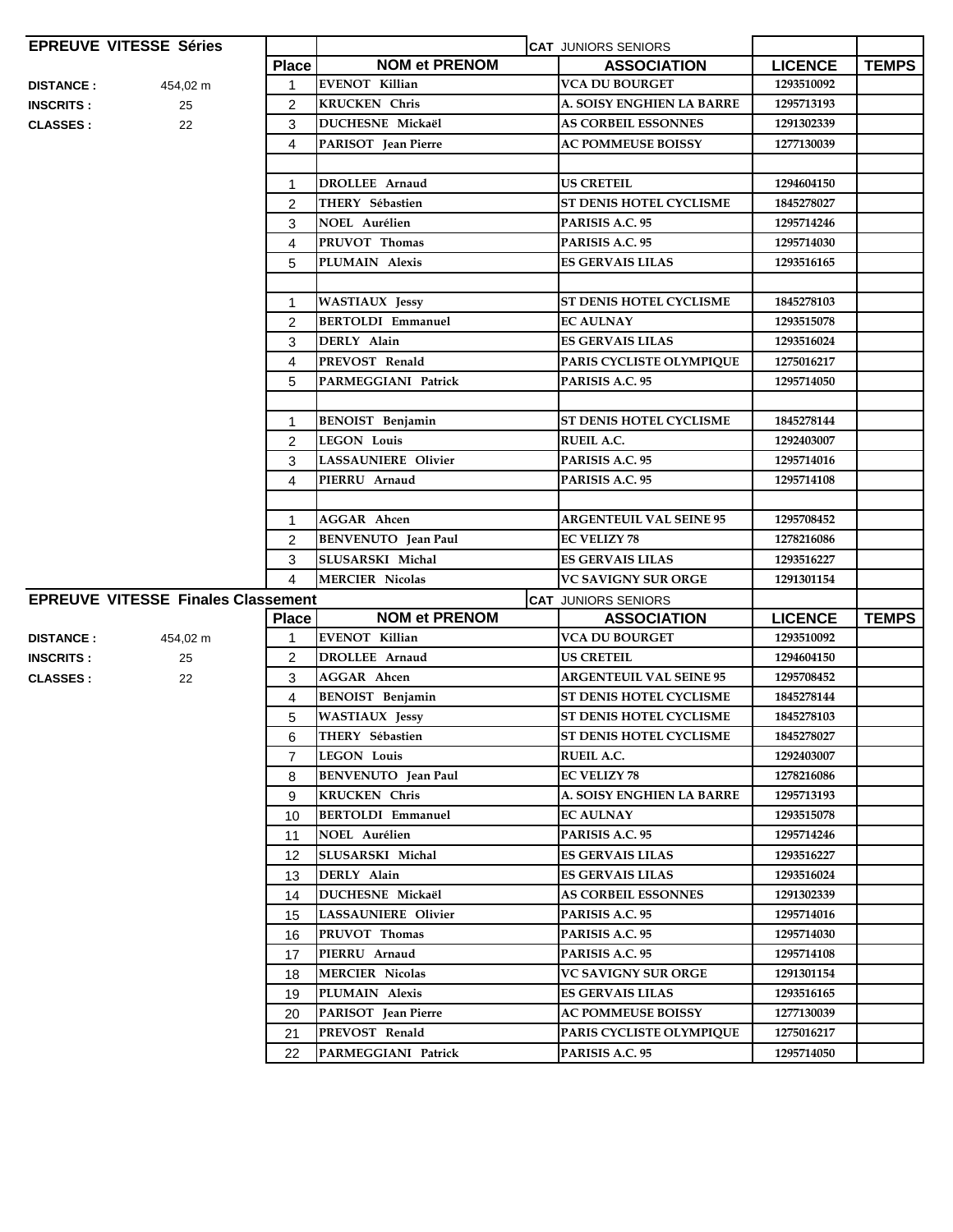|                       | <b>EPREUVE ELIMINATION</b>       |                |                            | <b>CAT JUNIORS SENIORS</b>     |                |               |
|-----------------------|----------------------------------|----------------|----------------------------|--------------------------------|----------------|---------------|
|                       |                                  | <b>Place</b>   | <b>NOM et PRENOM</b>       | <b>ASSOCIATION</b>             | <b>LICENCE</b> | <b>TEMPS</b>  |
| <b>DISTANCE:</b>      |                                  | 1              | <b>EVENOT Killian</b>      | VCA DU BOURGET                 | 1293510092     |               |
| <b>INSCRITS:</b>      | 25                               | $\overline{c}$ | <b>KRUCKEN Chris</b>       | A. SOISY ENGHIEN LA BARRE      | 1295713193     |               |
| <b>CLASSES:</b>       | 22                               | 3              | DUCHESNE Mickaël           | <b>AS CORBEIL ESSONNES</b>     | 1291302339     |               |
|                       |                                  | 4              | <b>LASSAUNIERE Olivier</b> | PARISIS A.C. 95                | 1295714016     |               |
|                       |                                  | 5              | PIERRU Arnaud              | PARISIS A.C. 95                | 1295714108     |               |
|                       |                                  | 6              | PRUVOT Thomas              | PARISIS A.C. 95                | 1295714030     |               |
|                       |                                  | $\overline{7}$ | <b>NOEL Aurélien</b>       | PARISIS A.C. 95                | 1295714246     |               |
|                       |                                  | 8              | <b>BERTOLDI Emmanuel</b>   | <b>EC AULNAY</b>               | 1293515078     |               |
|                       |                                  | 9              | <b>LEGON Louis</b>         | <b>RUEIL A.C.</b>              | 1292403007     |               |
|                       |                                  | 10             | <b>MERCIER Nicolas</b>     | VC SAVIGNY SUR ORGE            | 1291301154     |               |
|                       |                                  | 11             | <b>WASTIAUX Jessy</b>      | ST DENIS HOTEL CYCLISME        | 1845278103     |               |
|                       |                                  | 12             | <b>DROLLEE</b> Arnaud      | <b>US CRETEIL</b>              | 1294604150     |               |
|                       |                                  | 13             | PLUMAIN Alexis             | ES GERVAIS LILAS               | 1293516165     |               |
|                       |                                  | 14             | SLUSARSKI Michal           | <b>ES GERVAIS LILAS</b>        | 1293516227     |               |
|                       |                                  | 15             | THERY Sébastien            | ST DENIS HOTEL CYCLISME        | 1845278027     |               |
|                       |                                  | 16             | PREVOST Renald             | PARIS CYCLISTE OLYMPIOUE       | 1275016217     |               |
|                       |                                  | 17             | DERLY Alain                | <b>ES GERVAIS LILAS</b>        | 1293516024     |               |
|                       |                                  | 18             | <b>BENOIST</b> Benjamin    | ST DENIS HOTEL CYCLISME        | 1845278144     |               |
|                       |                                  | 19             | <b>AGGAR</b> Ahcen         | <b>ARGENTEUIL VAL SEINE 95</b> | 1295708452     |               |
|                       |                                  | 20             | <b>BENVENUTO</b> Jean Paul | EC VELIZY 78                   | 1278216086     |               |
|                       |                                  | 21             | PARMEGGIANI Patrick        | PARISIS A.C. 95                | 1295714050     |               |
|                       |                                  | 22             | PARISOT Jean Pierre        | <b>AC POMMEUSE BOISSY</b>      | 1277130039     |               |
|                       | <b>EPREUVE COURSE AUX POINTS</b> |                |                            | <b>CAT JUNIORS SENIORS</b>     |                |               |
|                       |                                  | <b>Place</b>   | <b>NOM et PRENOM</b>       | <b>ASSOCIATION</b>             | <b>LICENCE</b> | <b>POINTS</b> |
| <b>DISTANCE:</b>      | 18,160 km                        | 1              | <b>WASTIAUX Jessy</b>      | ST DENIS HOTEL CYCLISME        | 1845278103     | 23 Pts        |
| <b>INSCRITS:</b>      | 25                               | $\overline{2}$ | <b>NOEL Aurélien</b>       | PARISIS A.C. 95                | 1295714246     | 20 Pts        |
| <b>CLASSES:</b>       | 14                               | 3              | <b>KRUCKEN Chris</b>       | A. SOISY ENGHIEN LA BARRE      | 1295713193     | 17 Pts        |
|                       |                                  | 4              | <b>DUCHESNE Mickaël</b>    | <b>AS CORBEIL ESSONNES</b>     | 1291302339     | 14 Pts        |
|                       |                                  | 5              | <b>LASSAUNIERE Olivier</b> | PARISIS A.C. 95                | 1295714016     | 10 Pts        |
|                       |                                  | 6              | <b>LEGON Louis</b>         | <b>RUEIL A.C.</b>              | 1292403007     | 6 Pts         |
|                       |                                  | $\overline{7}$ | SLUSARSKI Michal           | <b>ES GERVAIS LILAS</b>        | 1293516227     | 4 Pts         |
|                       |                                  | 8              | PRUVOT Thomas              | PARISIS A.C. 95                | 1295714030     | 3 Pts         |
|                       |                                  | 9              | PREVOST Renald             | PARIS CYCLISTE OLYMPIQUE       | 1275016217     | 2 Pts         |
|                       |                                  | 10             | <b>BENVENUTO</b> Jean Paul | <b>EC VELIZY 78</b>            | 1278216086     | 1 Pt          |
|                       |                                  | 11             | THERY Sébastien            | ST DENIS HOTEL CYCLISME        | 1845278027     | 1 Pt          |
|                       |                                  | 12             | PIERRU Arnaud              | PARISIS A.C. 95                | 1295714108     |               |
|                       |                                  | 13             | <b>MERCIER Nicolas</b>     | <b>VC SAVIGNY SUR ORGE</b>     | 1291301154     |               |
|                       |                                  | 14             | PARISOT Jean Pierre        | <b>AC POMMEUSE BOISSY</b>      | 1277130039     |               |
| <b>EPREUVE OMNIUM</b> |                                  |                |                            | <b>CAT JUNIORS SENIORS</b>     |                |               |
|                       |                                  | <b>Place</b>   | <b>NOM et PRENOM</b>       | <b>ASSOCIATION</b>             | <b>LICENCE</b> | <b>POINTS</b> |
| <b>DISTANCE:</b>      |                                  | 1              | <b>KRUCKEN Chris</b>       | A. SOISY ENGHIEN LA BARRE      | 1295713193     | 14 Pts        |
| <b>INSCRITS:</b>      | 25                               | 2              | <b>WASTIAUX Jessy</b>      | ST DENIS HOTEL CYCLISME        | 1845278103     | 17 Pts        |
| <b>CLASSES:</b>       | 14                               | 3              | <b>NOEL Aurélien</b>       | PARISIS A.C. 95                | 1295714246     | 20 Pts        |
|                       |                                  | 4              | DUCHESNE Mickaël           | <b>AS CORBEIL ESSONNES</b>     | 1291302339     | 21 Pts        |
|                       |                                  | 5              | <b>LEGON Louis</b>         | <b>RUEIL A.C.</b>              | 1292403007     | 22 Pts        |
|                       |                                  | 6              | <b>LASSAUNIERE Olivier</b> | PARISIS A.C. 95                | 1295714016     | 24 Pts        |
|                       |                                  | $\overline{7}$ | PRUVOT Thomas              | PARISIS A.C. 95                | 1295714030     | 30 Pts        |
|                       |                                  | 8              | THERY Sébastien            | ST DENIS HOTEL CYCLISME        | 1845278027     | 32 Pts        |
|                       |                                  | 9              | SLUSARSKI Michal           | <b>ES GERVAIS LILAS</b>        | 1293516227     | 33 Pts        |
|                       |                                  | 10             | PIERRU Arnaud              | PARISIS A.C. 95                | 1295714108     | 34 Pts        |
|                       |                                  | 11             | <b>BENVENUTO</b> Jean Paul | <b>EC VELIZY 78</b>            | 1278216086     | 38 Pts        |
|                       |                                  | 12             | <b>MERCIER Nicolas</b>     | VC SAVIGNY SUR ORGE            | 1291301154     | 41 Pts        |
|                       |                                  | 13             | PREVOST Renald             | PARIS CYCLISTE OLYMPIQUE       | 1275016217     | 46 Pts        |
|                       |                                  | 14             | PARISOT Jean Pierre        | <b>AC POMMEUSE BOISSY</b>      | 1277130039     | 56 Pts        |
|                       |                                  |                |                            |                                |                |               |